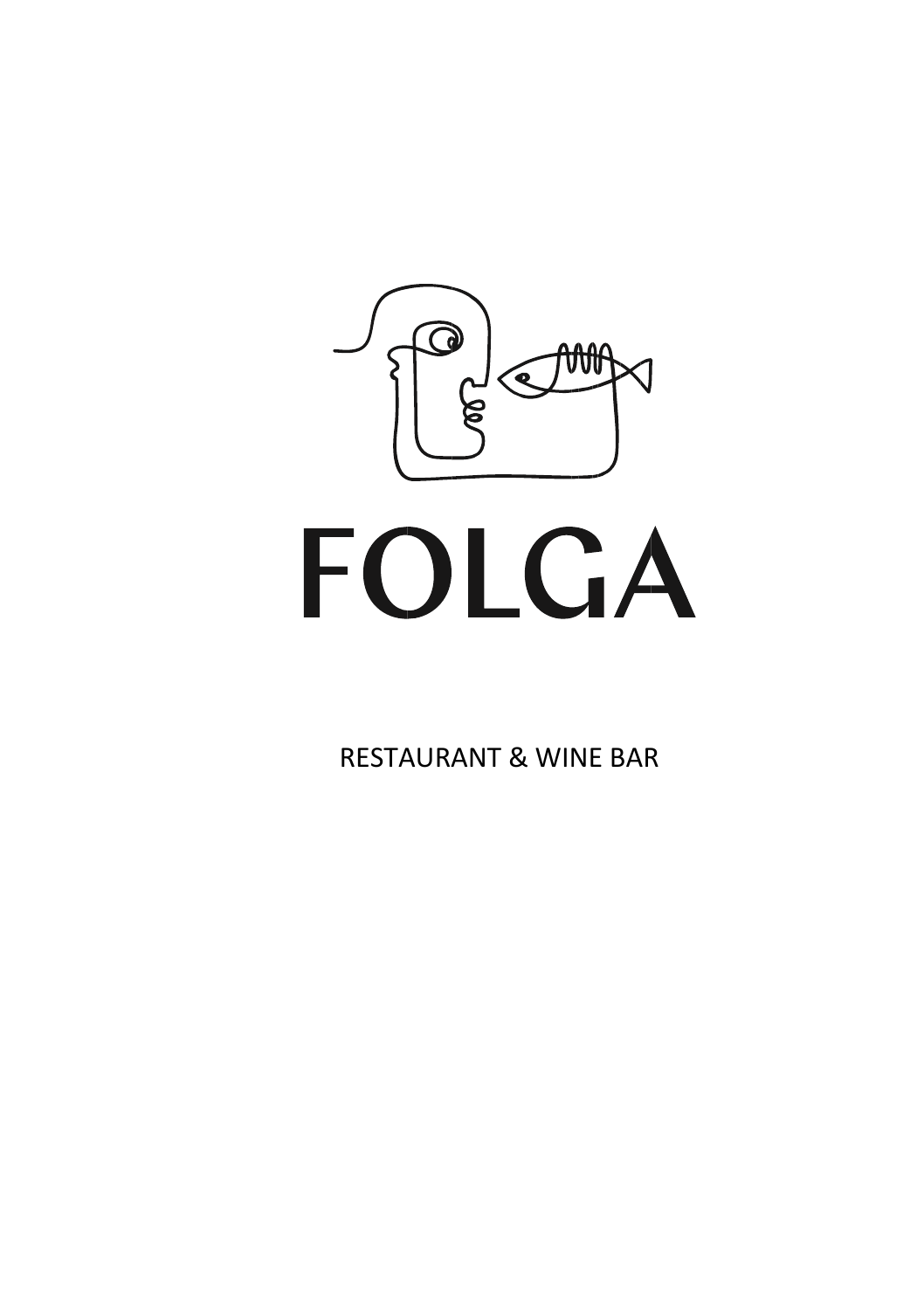### **CHEF'S TASTING MENU CALIFORNIA VIBE**

**NASZE CZTERODANIOWE MENU DEGUSTACYJNE OPARTE JEST NA PRODUKTACH SEZONOWYCH. SPRAWDŹCIE, CZYM ZASKOCZY WAS DZISIAJ FOLGA !!!**

*OUR FOUR COURSES TASTING MENU BASED ON SEASONAL PRODUCTS. CHECK WHAT THE FOLGA WILL SURPRISE YOU TODAY !!!*

#### **THE SURPRISE TASTING MENU:**

| - Standard                      | $229 -$ |
|---------------------------------|---------|
| - Peskatariańskie<br>Pescatrian | $229 -$ |
| - Wegetariańskie<br>Vegetarian  | -, 199  |

**WINE PAIRING:**

**- Standard** 170 ,-

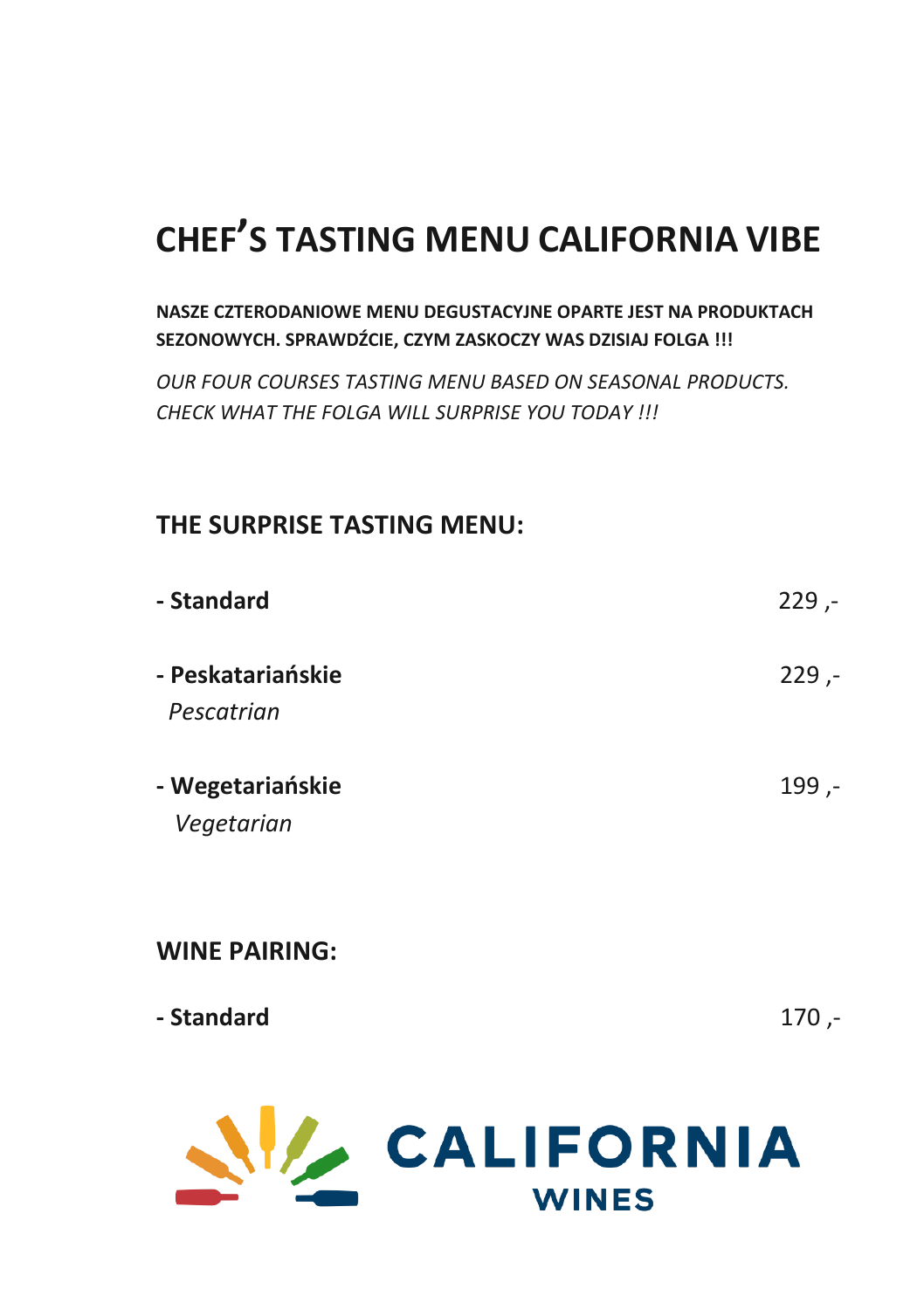### AMUSE-BOUCHE

### **Ostrygi /** *Oysters:*

z cytryną / dressing mignonette *with lemon / mignonette dressing*  **- Pacyficzna /** *Pacific*1 szt / 18 ,-

**- Belon** 1 szt / 21 ,- **- Gillardeau** 1 szt / 39 ,-

### **Krewetki w a'la tempurze** 1 szt / 21 ,-

*Shrimp in a'la tempura* aioli cytrynowe *lemon aioli*

### **Arbuz & Feta** 3 szt / 12 ,-

### *Watermelon & Feta*

mięta *mint*

|          |                 | <b>Antonius Caviar *****</b> |  |  |
|----------|-----------------|------------------------------|--|--|
|          | <b>Siberian</b> | <b>Oscietra</b>              |  |  |
| 3g       | $39 -$          | -, 49                        |  |  |
| 5g       | $59 -$          | $-69, -$                     |  |  |
| $30 g*$  | $290 -$         | $370 -$                      |  |  |
| 50 $g^*$ | -, 490          | $-590 -$                     |  |  |

\* kwaśna śmietana / szalotka / gherkins / kapary / jajko / pietruszka / grzanka

\* sour cream / shallots / gherkins / capers / egg / parsley / toast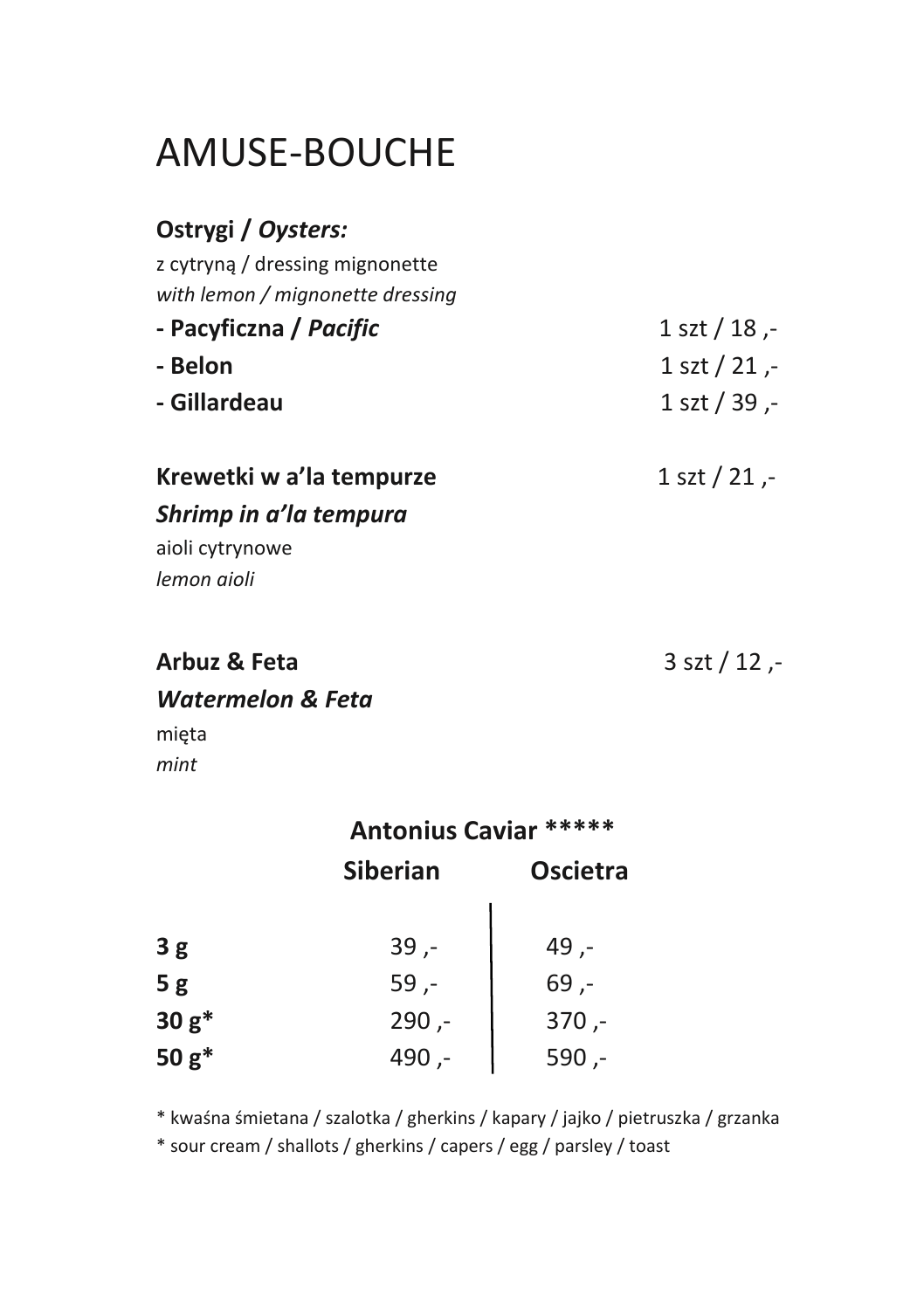### SAŁATKI / *SALADS*

| <b>Bundz &amp; Morele</b>                                                                                             |        |
|-----------------------------------------------------------------------------------------------------------------------|--------|
| <b>Bundz &amp; Apricots</b>                                                                                           |        |
| liście sałat / orzechy / pomidorki cherry / rodzynki<br>lettuce leaves / nuts / cherry tomatoes / raisins             |        |
| Insalata mista                                                                                                        | $27 -$ |
| liście sałat / ogórek / pomidorki cherry / czerwona cebula<br>lettuce leaves / cucumber / cherry tomatoes / red onion |        |
| Fasolka szparagowa & kozi ser                                                                                         | -. 49  |
| <b>French beans &amp; goat cheese</b>                                                                                 |        |

szalotka *shallot*

## SUROWE I MARYNOWANE *RAW & CURED*

#### **Tatar wołowy** 49 ,-

#### *Beef tartare*

polędwica wołowa / pikle / żółtko confit / grzanki *beef fillet / pickles / egg yolk confit / croutons*

#### **Ceviche z tuńczyka Yellowfin** 59 ,- *Yellowfin tuna ceviche*

kukurydza / mleko tygrysie / czerwona cebula / kolendra / awokado *corn / tiger milk / red onion / coriander / avocado*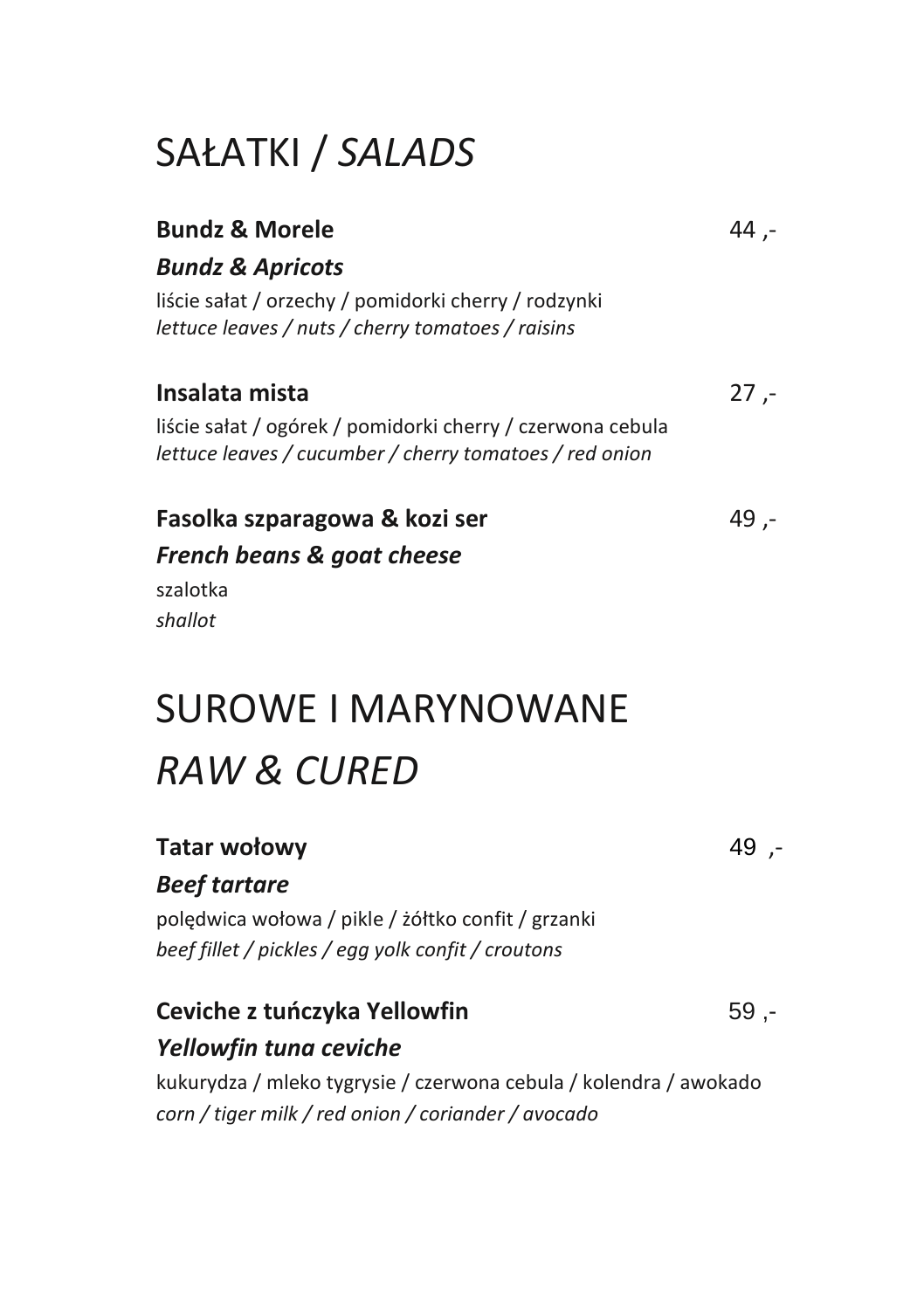### MAKARONY / *PASTAS*

| Ravioli z aragostą    | 79.- |
|-----------------------|------|
| Ravioli with aragosta |      |
| sakura mix / masło    |      |
| sakura mix / butter   |      |
|                       |      |

**Rigatoni** 49 , burrata / pomidory / migdały / pesto bazyliowe *burrata / tomatoes / almonds / basil pesto*

## RYBY I OWOCE MORZA *FISH & FRUTTI DI MARE*

### **Tuńczyk Yellowfin** 99 ,- *Yellowfin tuna*

"sałatka peruwiańska" *"Peruvian salad"*

### **Ośmiornica z grilla** 119,-*Grilled octopus* hummus / relish paprykowy / cieciorka / sumak / falafele *hummus / pepper relish / chickpeas / sumac / falafels*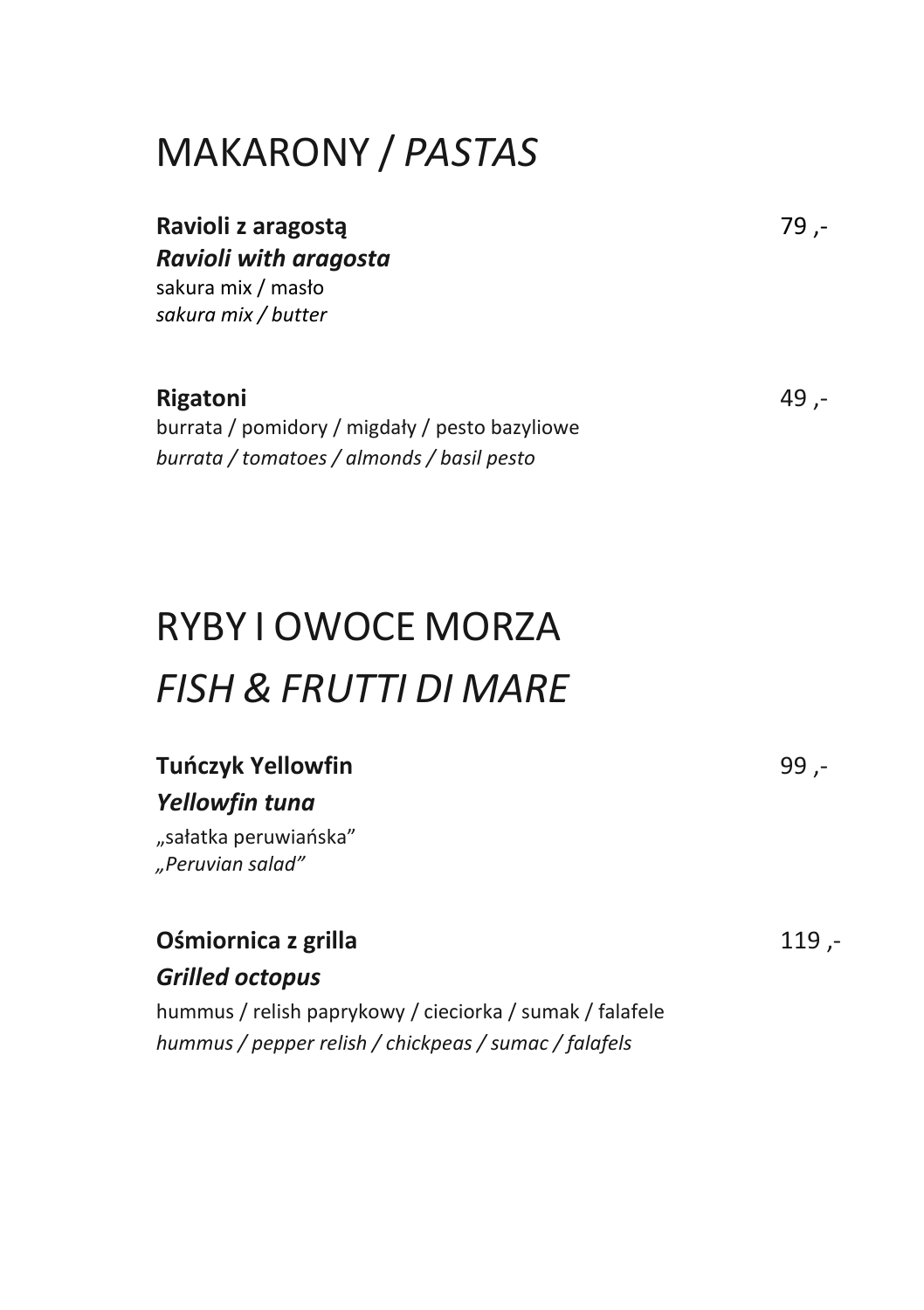| MIESO / MEATS                                                                                                                                         |                 |
|-------------------------------------------------------------------------------------------------------------------------------------------------------|-----------------|
| Polska polędwica wołowa<br><b>Polish beef tenderloin</b><br>sezonowe warzywa / sos z czerwonego wina<br>seasonal vegetables / red wine sauce          | 59, $- / 100$ g |
| <b>Presa Iberico</b><br>chimichurri                                                                                                                   | $39 - 100$ g    |
| WARZYWA / VEGETABLES<br>"Patatas bravas" z młodych ziemniaków<br>"Patatas bravas" from young potatoes<br>"pesto" z rukwi wodnej<br>Watercress "pesto" | $17 -$          |
| <b>Bób</b><br><b>Broad bean</b><br>chorizo / żółtko<br>chorizo / yolk                                                                                 | -, 49           |
| Warzywa sezonowe<br><b>Seasonal vegetables</b><br>dressing sherry                                                                                     | $24, -$         |
| <b>Kalarepa</b><br><b>Kohlrabi</b><br>rzodkiewka / orzech laskowy / dressing cytrusowy<br>radish / hazelnut / citrus dressing                         | $34 -$          |